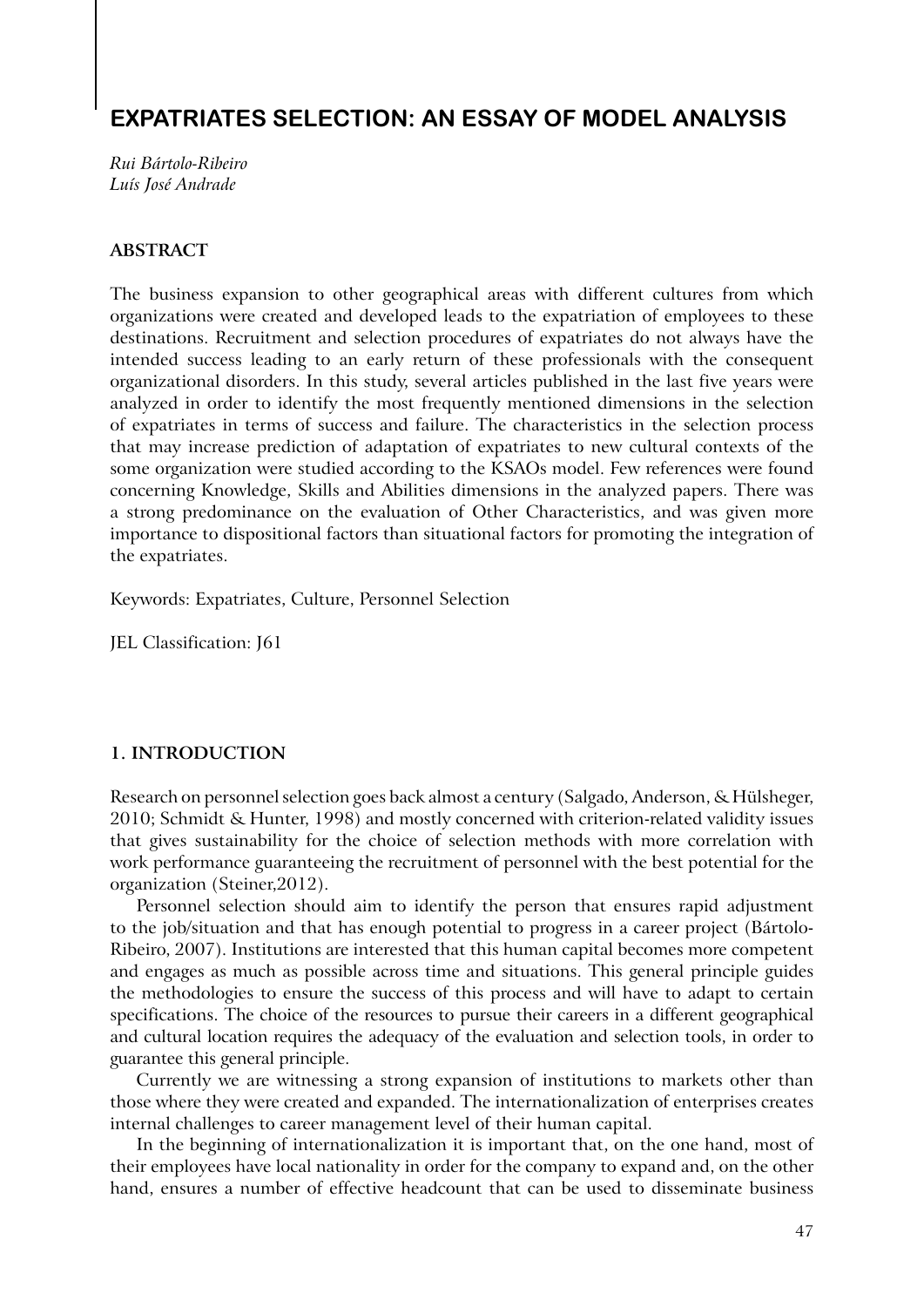strategy. In institutions strongly grounded in international markets, the career development is mixed with national and international career. The internationalization of organizations and the consequent movement of their human resources from one location to another is viewed positively by institutions in a professional perspective. Multinationals often send their managers and executives to other countries not only in an attempt to closely observe the changes in the international economic environment, but also to develop international management skills, and to facilitate the entry into new markets (Kim & Slocum, 2008; Van Emmerik & Euwema, 2009). Commissions abroad assigned to employees of multinationals are seen not only as leadership skills development tools, but also to acquire greater knowledge of international economic and market management capacity in different cultures (Lazarova & Caligiuri, 2001; Suutari & Burch, 2001; Tung, 1998).

According to Black and Gregersen (1999) the companies may have an approximate annual cost between USD300,000 and USD1 million a year, with the assignment of individual expatriates, sufficiently high level trims to make an effective choice of candidates for these positions within a pool of candidates. According to Global Relocation Trends Report Windham International, National Foreign Trade Council, & Management, 1999), referenced in Lazarova and Caligiuri (2001), multinational organizations lose a total of 25% of their staff after serving one expatriate commission, stressing the importance of repatriation in the international management of human resources. Lin, Lu and Lin (2012) report a failure rate in the expatriation process between 16% and 40%; and according to Kraimer, Shaffer and Bolino (2009) the estimated cost for the institution is 1 million dollars (USD).

Organizations can face different challenges on expatriate's selection leading them to use different approaches. Ryan and Tippins (2009) present different challenges that organizations have to deal with when they want to use an adequate selection system from one place to another: translation and adaptation to the local language and culture; resistance to change from current practices; dissimilarities in legal framework; differences in administration capabilities; availability of technology; skill levels of the local work force; diversity in jobs and job performance; and considerations of acceptability by local managers and applicants. On the other hand, organizations could metamorphosis their internal culture in order to make them more effective on human resources international mobility. Caligiuri and Paul (2010) defend that a strong worldwide corporate culture, where employees share their values and norms globally, may diminish the influence of other national cultures. In these stronger global corporate cultures a common frame-of-reference is created, facilitating the integration of international selection system. As Caligiuri and Paul (2010, p.795) refer "subjective constructs as «integrity», «teamwork» and «trust» will have a company-driven understanding leveling any nationally driven cultural differences".

Steiner (2012), in his chapter concerning "Personnel Selection across the Globe", reviews research on personnel selection around the world focusing on surveys of selection practices internationally, psychometrics concerns on adaptation tools for use in another country, and fairness issues when applying selection techniques around the world. He found that surveys indicate considerable similarity in the use of various personnel selection methods across the globe, with some noteworthy exception. However, few studies on personnel selection internationally have systematically studied cultural variables associated with their effective application and few cultural variables are represented in the studies reviewed.

The most well-known study related to cultural differences, was made by Hofstede (1980). He used 116,000 questionnaires applied in 72 countries, to develop a cross cultural study and common dimensions. He presented four major dimensions of national culture: Power distance, focuses on the degree of equality, or inequality, between people in the society. A High Power Distance ranking indicates that inequalities of power and wealth have been allowed to grow within the society. A Low Power Distance ranking indicates societies where equality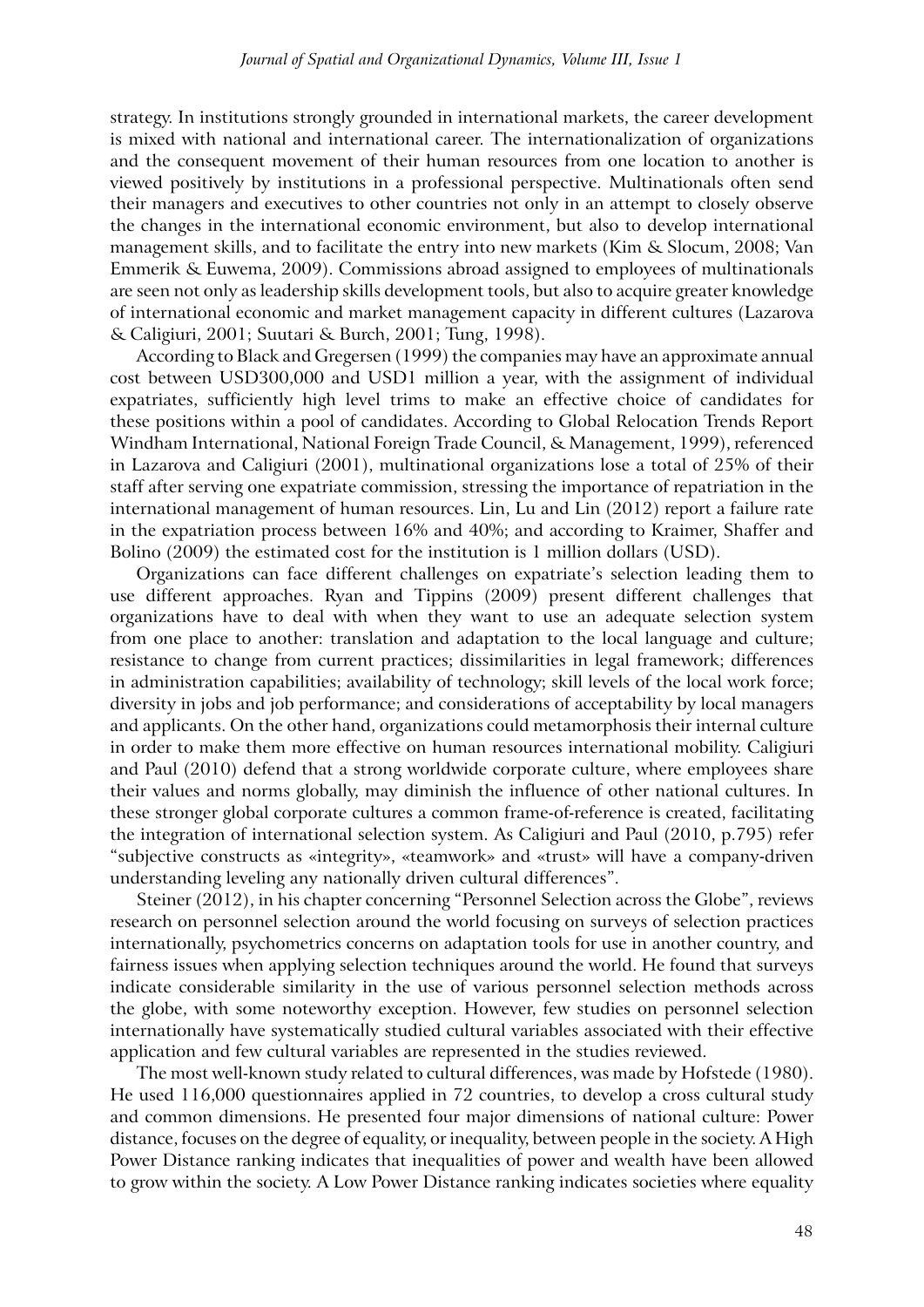and opportunity for everyone is stressed; Individualism/Collectivism, focuses on the degree the society reinforces individual or collective achievement and interpersonal relationships; Masculinity/Femininity, which emphasis the emotional implications of the masculine work role model of achievement, control, and power. Or, on other hand, the feminine work role model of, caring, modesty and worries about quality of life; and Uncertainty avoidance, which stresses the extent to which a society feels threatened by ambiguous or unknown situations.

Based on Hofstede's dimensions, Josien (2012) propose an acculturation score. The development of this score needs the evaluation of each candidate (in the four dimensions), and a comparison with the host´s score. The smaller score differential represents an easier adjustment to culture. With this proposed acculturation score model, Josien shifts the focus from the necessary skills set to be able to adjust, to the influence of the acculturation.

As noted by Scullion and Collings (2006), people management globally is a significant challenge for companies at financial and strategic level. In international strategic management some practices are identified as potential variables that can increase the success of the International Human Resources Management (IHRM) of companies, particularly in terms of selection (Collings, Scullion & Morley, 2007). The efficiency of an IHRM can be maximized if followed by a holistic and systematic approach to component selection, training, compensation, evaluation and repatriation as reflected in figure 1 (Tung, 1998).





## **SELECTION PRACTICES**

Different selection practices are used across the world. Different countries give more importance to different methods according to their national tendencies based on practical orientations by professional associations. Steiner (2012) summarizes the results of the major surveys, retaining the selection practices that are common across 27 different countries from surveys and studies published since 1990. Selection practices included: Application Forms; Assessment Centers; Biodata; Cognitive Ability Test; Drug Test; Education; Graphology; Group Selection Methods; Integrity/Honesty Test; Interview: panel; Interview: Structured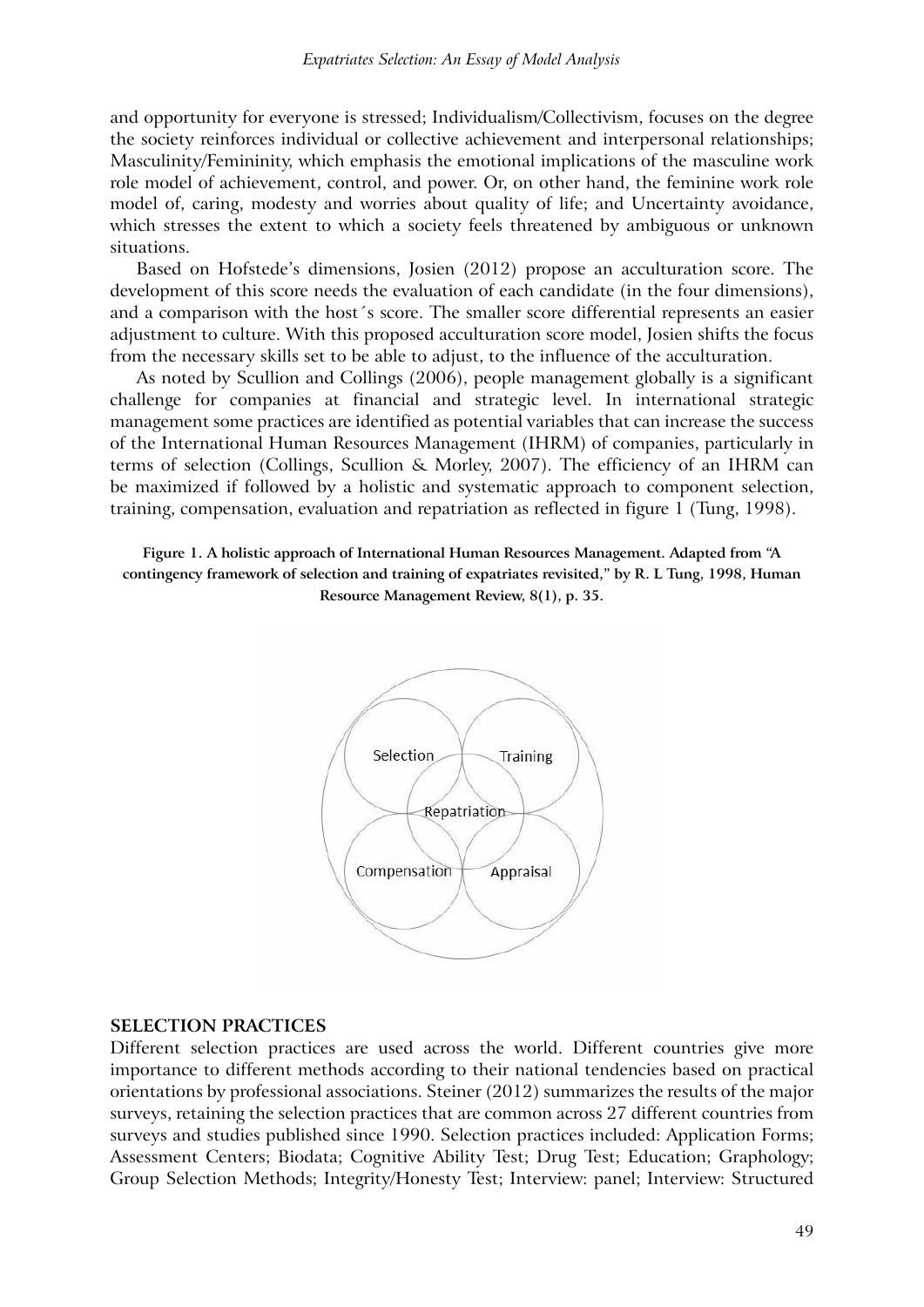and Situational; Interview: unstructured (or unspecified); Personality Test; Physical Ability Test; Psychometric testing; References (personal); Simulations Exercise; Situational Judgment Test; Vocational Interest inventory; Work Sample; and Work Trial. This review on different selection practices around the world gives an overall impression that there is little evidence of culture variations in the selection practices. This minor evidence does not mean that concerning expatriates selection, organizations do not use specific selection methods for determined dimensions assessment. However, it also does not mean that a country uses an expatriate selection practice that is common in the destination country, for what is important to the organization is a correct assessment of potential candidates for expatriation, and it is quite common that the selection practices for expatriation are not that different between countries.

## **1.1. Dimensions on expatriate's selection process**

Technical competence is an essential dimension for the work performance, but the capacity to adapt to a different culture from their own should also be considered, as it is an important human relationship skill that will allow expatriates to relate with natives from host countries (Tung, 1981). Li and colleagues (2012) based on a representative collection of journal papers on expatriation management over the past four decades (from 1971 through 2009), nine scholarly management journals published in Taiwan, and Taiwan National Science Council Research Reports and students, identified a set of criteria considered in the selection of expatriates in western countries and Taiwan: Skills (Technical Managerial, and Leadership skills); Performance (Past performance); Willingness (Expatriate willingness); Experience (Previous overseas work Experience); Ability (Potentiality and Creativity); Adaptability (Adaptability of expatriate and Adaptability of family); Personality (Cultural empathy, Initiative, Independence, Emotional stability, Maturity, Interest in overseas work, Willpower, Patience).

Cultural characteristics are considered one of the most critical variables to take into consideration on expatriate's selection (Tung, 1981; 1998). Culture is not an easy comprehensive term as it is also understood in different ways according the context where is studied (e.g., organizational culture, national culture). A unique national culture could also be also used as a vehicle to augment the tourism brand (Othman, Wee, & Hassan, 2014). For personnel selection analysis concerning expatriates, the focus is on national culture in order to identify dimensions and methods for a more successful selection process. Other constructs like cultural Intelligence, defined as the ability to adapt and adjust to multiculturalism and multicultural personality, a construct focused on multicultural effectiveness, should also be considered, because it facilitates cultural adaptation, intercultural competence, and multicultural effectiveness (Sousa, Gonçalves, & Pina e Cunha, 2015). Lytle, Brett, Barsness, Tinsley and Janssens (1995) considered 77 dimensions of national culture, which demonstrate the complexity of this construct on IHRM. These dimensions were grouped in six categories: Definitions of self and others (self-concepts and how a culture conceptualizes human nature); Motivational orientation (group motivational needs and ways of relating to achievement and failure); Relations between social members (how individuals typically relate to others in a society); Patterns of communication (importance of different elements in communication); Orientation toward time, change, and uncertainty or risk (general orientations regarding the past, present, and future and the role and importance of change and uncertainty in determining our actions); Patterns of institutions and social systems (types of governments and larger societal systems).

The culture could also be modified across time in organizations. There are a thousand small innovations that regular business managers and line workers can do every day in their jobs, as pointed by Fernandes (2013). Companies have to nurture this culture of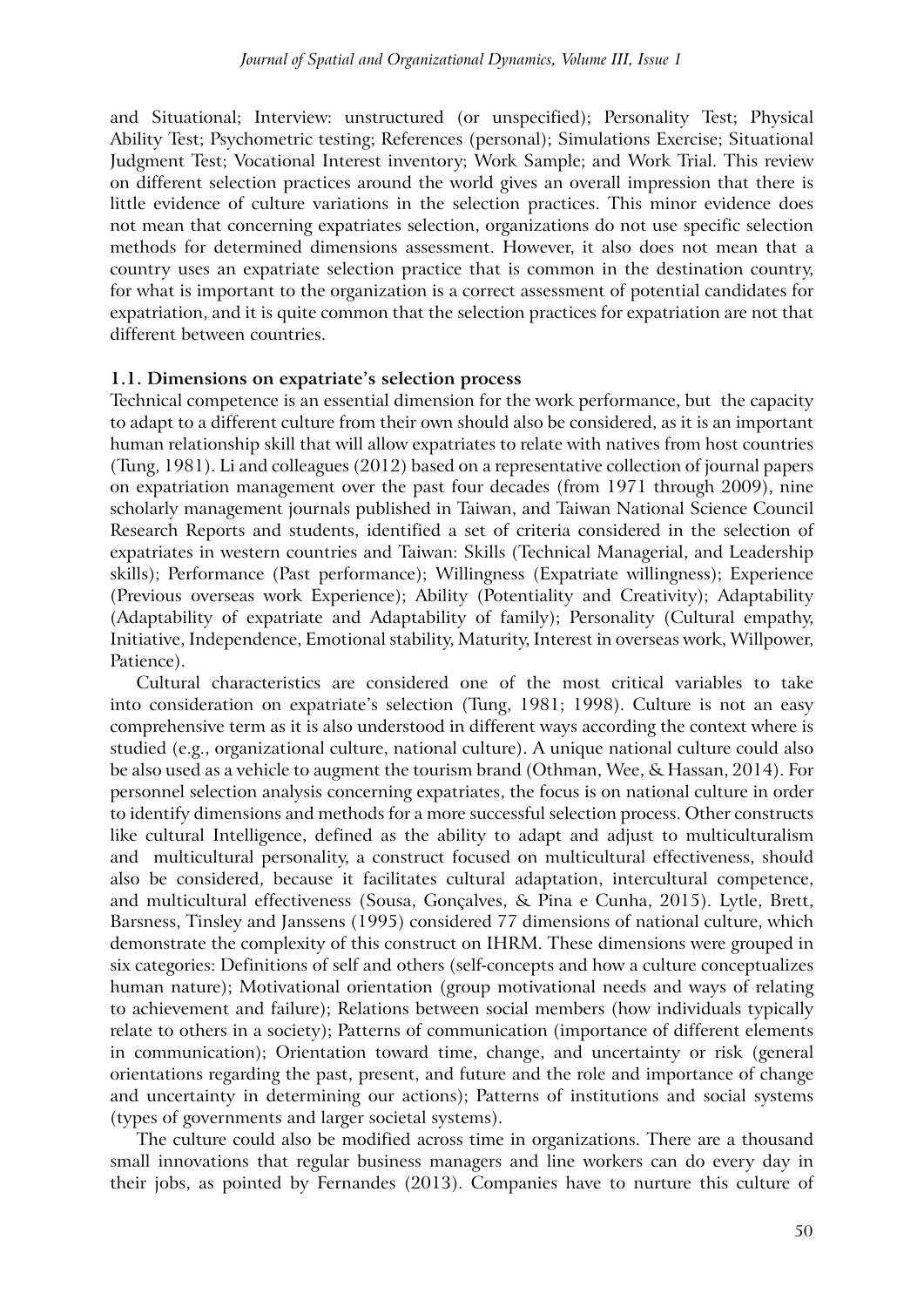experimentation, through an expertise on how to run these kinds of business experiments and an infrastructure that makes it possible to replicate and scale up the resulting successful innovations. One way to do this is through the aid of enterprise information systems. This regular experimental culture is different than the old mentality of figuring out all the possibilities and then locking in on one (Fernandes, 2013).

#### **1.2. A model analysis for expatriate's selection**

The theoretical model used on selection research is essentially focused on work performance, and this theory is based on an analysis of the job and the organizational context in which it takes place (Schmitt & Chan, 1998). Most jobs also require employees to adapt and perform effectively in foreign countries, or have communication skills in order to interact effectively with those who possess values and world views different from their own (Chang, Yuan, & Chuang, 2013). Although job analysis could be used for several purposes (e.g., training, job design), when used for personnel selection, it provides the foundations of the work, illuminates the nature of the job and provides an examination platform that allow us to separate those well suited for the job from those poorly suited for it (Brannick, Cadle, & Levine, 2012). Pragmatically, job analysis, regarded not to be a very systematic and formal process, gives us the essential aspects for specification of important behaviors in a certain work place. The treatment of job analysis allows us to identify sets of required knowledge, skills, abilities and other characteristics (KSAOs). The relationship between KSAOs and work performance is known as validity and selection researchers have been concerned in discovering different predictors from KSAOs and methods that ensure criterion-related validity that generalizes across different context (Ployhart & Schneider, 2012).

For Schmitt and Chan (1998) *Knowledge* refers to the foundation upon which abilities and skills are built; materialized by facts, rules, and other formal procedures that embody organized information in order to perform the job well. *Skills* often involve psychomotortype activities that workers perform using, among others, body movements, arms and hands, vision, that allow them to perform tasks with ease and precision. *Abilities* usually refer to cognitive capabilities that are necessary to perform a job function. *Other characteristics* aggregate a set of personal attributes directly involved in a job function performance but are not included in the previous categories. Personality dimensions are often given as an example of other characteristics. Other attributes of personality traits, values and motivation, such as willingness to work under adverse conditions (Schmitt & Chan, 1998) or non-job-related experiences (e.g., extracurricular activities as student) (Roulin & Bangerter, 2013) and could be considered as predictors on validity studies.

The distinction between knowledge, skills, abilities and other characteristics are irrelevant according to Schmitt and Chan (1998, p. 46) "… what is important is the notion that each type of human characteristics should be considered in the generation of a comprehensive list of capabilities". Despite this unnecessary distinction, in this paper we tried to analyze the role of different dimensions from KSAOs model. In *Other Characteristics* component we considered a differentiation between situational and dispositional characteristics. Dispositional characteristics are those that are acquired throughout our early years of modeling by family, friends and education systems (e.g., personality traits, values). Situational characteristics are more related to other characteristic with origin in a specific context of our life (e.g., work environment, national culture).

In this article we focused our efforts on the analysis of the criteria used in the selection of potential expatriates crossing the various destination countries.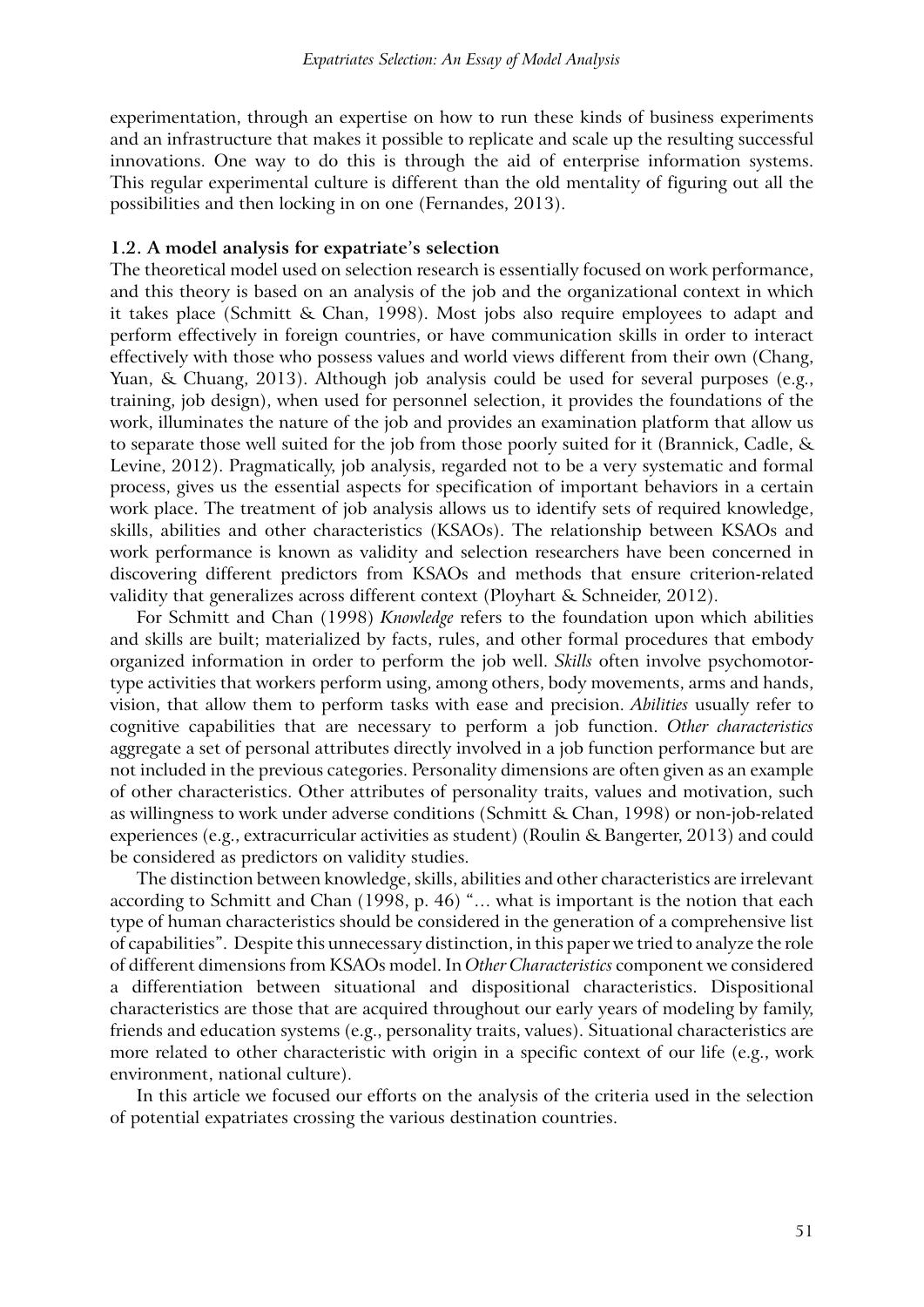# **2. METHODOLOGY**

For the information analyses, we have adopted a content analyses approach. We considered the papers published since 2010 with "expatriates" and "selection" as keywords or included in titles or abstracts and that were available through databases hosted in EBSCO (e..g., PsycINFO, Business Source Complete, PsycARTICLES) and ScienceDirect (including journals of Business, Management and Accounting). Only 19 articles (marked with "\*" on references), from a total of 335, have information that match our aim in finding specific aspects used on the selection of expatriates. The criteria for articles selection was based on evidences concerning aspects/factors that promote the integration of expatriates and that are used in the process of human resources selection. These papers reflect research done in the last five years in Asian, American and European countries.

## **3. RESULTS AND DISCUSSION**

We encountered a prevalence of research done in Asian countries (8 articles of 19). Were identified 104 competencies that have been referred to as contributors for expatriate's integration and as such, considered as success factors. All 104 competencies, were then, analyzed based on the content analyses approach by the authors as Social and Organizational Professors. KSAOs model was used as a framework as described before.

As presented in table 1, we found 59 references related with dispositional factors, 30 with situational factors, 9 with skills, and 6 with knowledge competencies. There is a clear predominance of *Other Characteristics* comparing with *Knowledge*, *Skills* and *Abilities*. In expatriates selection there is a strong evidence on *Other Characteristics* assessment, and were given more importance to dispositional factors than situational factors as these promote the integration of expatriates. The absence of references to *Abilities* leads us to a more restrictive model: KSOs

| Dimensions        | References |
|-------------------|------------|
| K (Knowledge)     |            |
| S (Skills)        |            |
| O (Dispositional) | 59         |
| O (Situational)   | 30         |

**Table 1 – organization of the found competencies, with the KSOs model**

A more detailed analysis was adopted for dispositional factors which were classified and differentiated in "personality factors" and "values factors". Factors, as extroversion, were classified as a "personality factor" and honesty as a "value factor". Other constructs not typically classified as personality or values factors were classified after consensus by the authors (e.g., open mindedness, diplomacy, good listener). "Personality factors" are the most predominant (46 references), compared with the "values factors" (13 references). This marked predominance of the **"**personality factors" could be seen by the organizations as a potential predictor of adaptability in foreign working places and crucial in expatriate's selection (Li et al., 2012).

In table 2 are given some examples of these "personality factors", and as we can see, we encountered different types of competencies, like resilience, emotional intelligence, emotional stability, extroversion and sensitivity among others.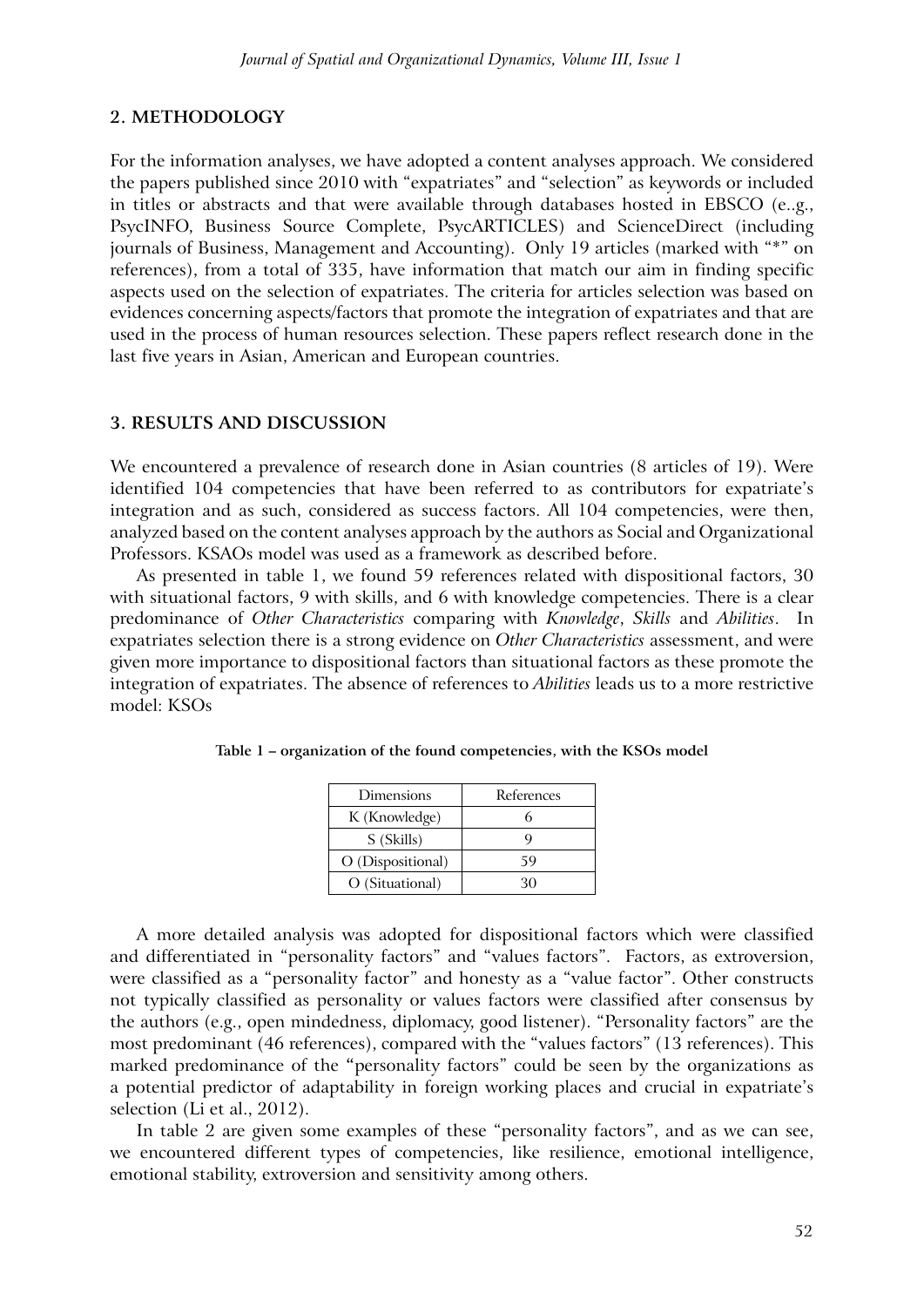| Knowledge                   | Cultural training; learning work tasks, learning technologies and procedures;<br>organizational knowledge.                                                                                                                                                                                                                                      |
|-----------------------------|-------------------------------------------------------------------------------------------------------------------------------------------------------------------------------------------------------------------------------------------------------------------------------------------------------------------------------------------------|
| Dispositional (personality) | Adaptability; ambition; communicating and persuading; cultural empathy;<br>cultural intelligence; interpersonal adaptability; emotional intelligence;<br>flexibility; emotional stability; extroversion; tolerance for ambiguity; open-<br>mindedness; handling work stress; resilience; sensitive to cultural differences;<br>work engagement. |
| Dispositional (values)      | Honesty, integrity, loyalty, personal discipline, multicultural mindset,<br>commitment to learn, tenacity.                                                                                                                                                                                                                                      |
| Situational (personal)      | Stable life style, family adaptability, family adjustment, family support.                                                                                                                                                                                                                                                                      |
| Situational (institutional) | Ability to control production processes and workers, experience abroad, length<br>of stay, mentoring behavior, solid technical and corporate expertise, supporting<br>practices, trust from managers/administration, years in service.                                                                                                          |
| Situational (national)      | Cultural similarity.                                                                                                                                                                                                                                                                                                                            |
| Skills                      | Crisis management, management skills, relationship building, language<br>abilities, professional skill, technical performance.                                                                                                                                                                                                                  |

**Table 2 – Examples of principal competencies referred according KSOs model**

Some examples of the "values factors" encountered (table 2) are: honesty, integrity and commitment to learn.

As mentioned previously, "situational factors" are related to external factors, that when positives, could potentiate the adaptability of the subject. Some examples are lifestyle, family adaptability and cultural similarity (see table 2). A deeper analysis of these factors was done and consequently classified three types of categories within "situational factors": personal, institutional and national situational factors. "Personal factors" are related with external, but personal factors that contribute to the fitness/adaptation of the expatriate (e.g., family support). The "institutional factors" are related to external factors that can be controlled by the organization where the expatriate is working (e.g., mentoring behavior). And last, the "national factors" are related with aspects of the host country, like cultural similarity. We can observe the analysis of these "situational factors" occurrences in table 3, where institutional factors (15 references) are predominant, followed by the personal factors (12 references).

**Table 3 - Organization of the situational factors** 

| O (Situational)       | References |
|-----------------------|------------|
| Personal factors      | 19         |
| Institutional factors | 15         |
| National factors      |            |

Lastly, we encountered fewer references to *Knowledge; Skills* and *Abilities* dimensions. In table 2, we can observe some relevant examples of *Knowledge* and *Skills* factors. *Knowledge* references encountered are concerning cultural training and organizational knowledge, amongst others. These factors are aspects that can be acquired through learning, and that can be incorporated in training plans. On the other hand, *Skills* are related to management skills, language abilities and technical performance among others, and not as defined by Schmitt and Chan (1998) as competences that involve psychomotor-type.

To summarize, we can infer a predominance of the dispositional factors followed by the situational factors. In fact, we believe that there are some "core" personality factors that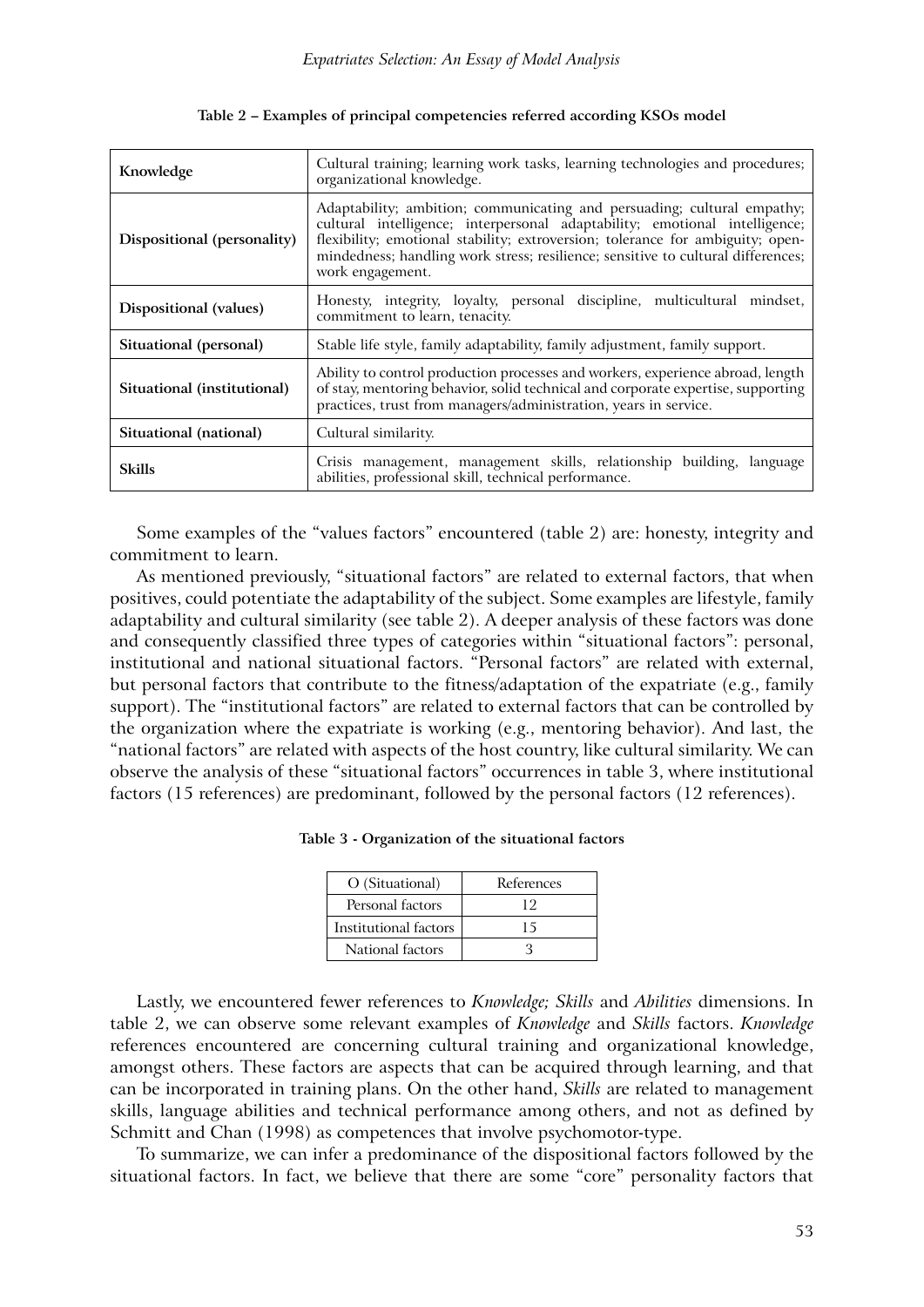with the presence of some situational factors, can contribute for the effectiveness of the adaptation of the expatriate to an unfamiliar environment.

These findings have lead us to propose a model presented in figure 2. In this model we can observe the importance of core "personality and values factors" that are promoted by some personal, institutional and national factors. To these last factors, we can add some specific skills and knowledge factors.

**Figure 2 – Model of competencies determinants for the selection of expatriates (KSOs model).**



We can state that "personality factors" are the most referenced factors in the group of dispositional factors (46 references), but we should not forget that we found more articles published in the last five years from Asian countries which could influence the generalization of our research.

The non-reference to the need of abilities assessment on expatriates selection should be carefully interpreted. Most of these studies were conducted with employees with university degrees, managerial responsibilities, proven work experience and considerable years within an organization to be considered for an international career. These human resources have already shown abilities for the position where they are. We could consider that work experience could replace other personal attributes, such as abilities, when we have access to the worker's performance. Abilities are an important dimension to consider in personnel selection when we know a few of the individual abilities and he/she is trying to get into the company. It is an unusual situation on expatriate's selection (Tung, 1998), where we are considering an expatriation commission as a process to develop human resources in his/her career, especially managerial career.

In an international personnel selection, technical issues are important, however implementing selection system globally requires more than validating employee selection tests in different countries; the HR professionals from different cultures and different levels of expertise on assessment and selection must work on globally integrated selection system (Caligiuri & Paul, 2010). These selection systems developed globally can be easily validated and accepted by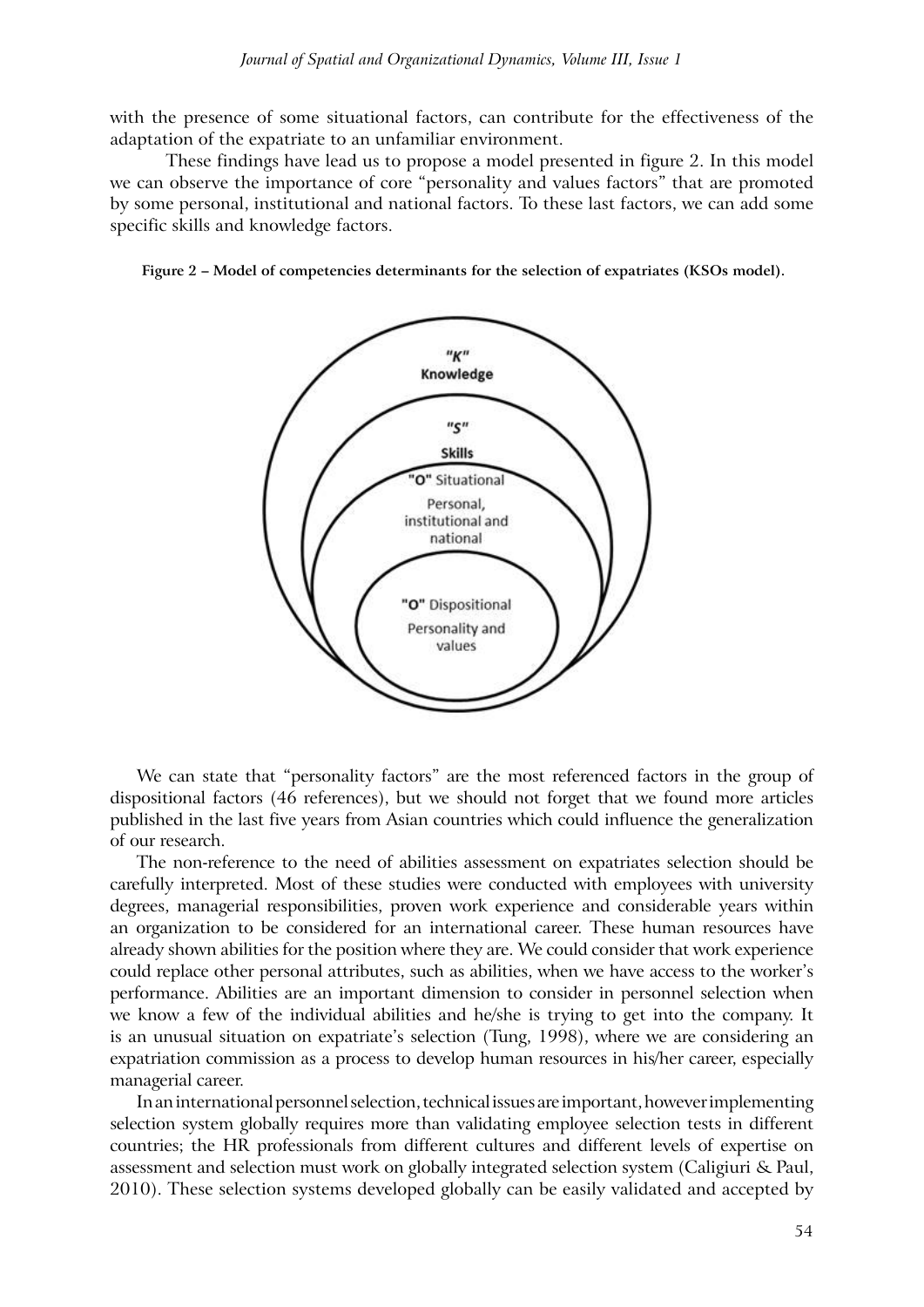different national cultures, and the major challenge for IHRM is to choose those, in the selection process, that adapt efficiently to an environment with great cultural diversity.

Another key to success in international employee selection, including expatriates, is that selection and assessment should be integrated with other areas of IHRM, like, training and development, performance management and compensation (Caligiuri & Paul, 2010; Tung 1998). These different areas interact and have a mutual influence on a globally performance prediction of organizations.

## REFERENCES

- Alexei, K., Heidi, W., & Cecile D. (2014). Cross-cultural adjustment of expatriates: The role of emotional intelligence and gender. *Journal of World Business*, *49*, 362-371.
- Araujo, B. F., Bilsky, W., & Moreira, L. M. (2012). Valores pessoais como antecedentes da adaptação transcultural de expatriados. *Revista de Administração Mackenzie,13* (3), 69-95.
- Bártolo-Ribeiro, R. (2007). Recrutamento e Seleção. In A. Caetano & J. Vala (Eds.), *Gestão de Recursos Humanos: Contextos, processos e técnicas* (3ª ed., pp. 265-300). Lisboa: Editora RH.
- Black, J. S., & Gregersen, H. B. (1999). The right way to manage expats. Harvard *Business Review, 77*(2), 52–61.
- Brannick, M. T., Cadle, A., & Levine, E. L. (2012). Job analysis for knowledge, skills, abilities, and other characteristics, predictor measures, and performance outcomes. In N. Schmitt (Ed.), *The Oxford handbook of personnel assessment and selection.* (pp. 119-146). New York, NY, US: Oxford University Press.
- Caligiuri, P., & Paul, K. B. (2010). Selection in multinational organizations. In J. L. Farr & N. T. Tippins (Eds.), *Handbook of employee selection.* (pp. 781-799). New York, NY, US: Routledge/Taylor & Francis Group.
- Causina, G., & Ayounb, B. (2011). Packing for the trip: A model of competencies for successful expatriate hospitality assignment. *International Journal of Hospitality Management, 30,* 795-802.
- Chang, W.-W., Yuan, Y.-H., & Chuang, Y.-T. (2013). The relationship between international experience and cross-cultural adaptability. *International Journal of Intercultural Relations, 37*(2), 268-273.
- Cheng, H., & Yeh, C. (2011). Do as the large enterprises do? Expatriate selection and overseas performance in emerging markets: The case of Taiwan SMEs. *International Business Review, 18* (1), 60-75.
- Collings, D., Scullion, H., & Morley, M. (2007), 'Changing Patterns of Global Staffing in the Multinational Enterprise: Challenges to the Conventional Expatriate Assignment and Emerging Alternatives,' *Journal of World Business, 42*, 198–209.
- Dev, K. D., & Paul, W. B. (2013).Expatriate Managers, Product Relatedness, and IJV Performance: A Resource and Knowledge-based Perspective. *Journal of International Management*, *19*, 152-162.
- Fernandes, S. (2013). Aligning technology with business: A continuous effort. *Spatial and Organizational Dynamics – Discussion Papers: New Approaches to Management, 12, 26-37.*
- Fisher, S., Wasserman, M., & Palthe, J. (2007). Management Practices for On-Site Consultants Lessons Learned From the Expatriate Experience. *Consulting Psychology Journal: Practice and Research, 59* (1), 17-29.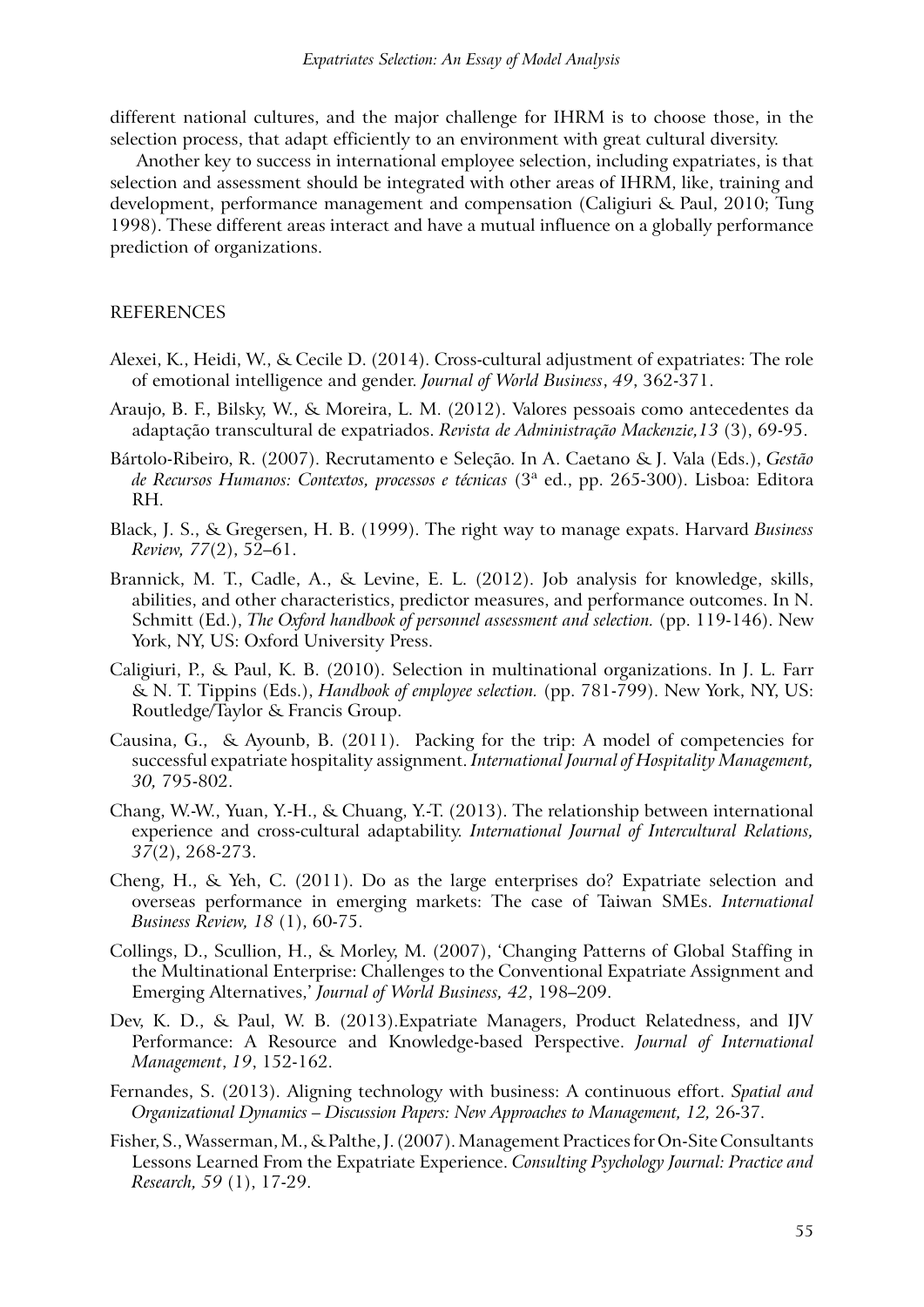- Hofstede, G. (1980). *Culture's Consequences: International Differences in Work-Related Values*. Beverly Hills, CA: Sage Publishing.
- Hong, R., Dilek, G. Y., Margaret S., & Katherine, M. F. (2015). Expatriate success and thriving: The influence of job deprivation and emotional stability*. Journal of World Business, 50*, 69-78.
- Hu, H., Chen, Y., & Chen, H. (2010). A Study of Taiwanese Executives Selected for Expatriate Assignments. *Contemporary Management Research, 6*, 201-220.
- \*Jan, S., & Jakob, L. (2013). Dispositional affectivity and work outcomes of expatriates. *International Business Review*, *22*, 68-577.
- Josien, L. (2012). Enhancing expatriate selection: Measuring the strength of acculturation. *Journal of International Business Research, 11*(1), 83–92.
- Kim, K., & Slocum, J. W. (2008). Individual differences and expatriate assignment effectiveness: The case of US-based Korean expatriates. *Journal of World Business, 43*(1), 109–126.
- Kraimer, M. L., Shaffer, M. A., & Bolino, M. C. (2009). The influence of expatriate and repatriate experiences on career advancement and repatriate retention. *Human Resource Management, 48*(1), 27-47.
- Lazarova, M., & Caligiuri, P. (2001). Retaining repatriates: The role of organizational support practices. *Journal of World Business, 36*(4), 389-401.
- Lee, l., & Kartika, N. (2014). The influence of individual, family, and social capital factors on expatriate adjustment and performance: The moderating effect of psychology contract and organizational support. *Expert Systems with Applications, 41,* 5483-5494.
- Lin, C. Y.-Y., Lu, T.-C., & Lin, H.-W. (2012). A different perspective of expatriate management. *Human Resource Management Review, 22*(3), 189-207.
- Lund, D. W., & Degen, R. J. (2010). Selecting Candidates and Managing Expatriate Assignments in China. *Global Business and Organizational Excellence, 1*, 60-72.
- Lytle, A. L., Brett, J. M., Barsness, Z. I., Tinsley, C. H., & Janssens, M. (1995). A Paradigm for Confirmatory Cross-Cultural Research in Organizational Behavior. *Research in Organizational Behavior, 17*, 167-214.
- Magnini, V. P. (2009). An exploratory investigation of the real-time training modes used by hotel expatriates. *International Journal of Hospitality Management*, 28, 513-518.
- Martins, D., & Diaconescu, L.M. (in press). Expatriates recruitment and selection for longterm international assignments in Portuguese companies. *Review of Applied Management Studies, 27*.
- Othman, N. A., Wee, H., & Hassan, R. (2014). How did Malaysia Manage its Position as Top 10 World Tourist Destinations in UNWTO Ranking in 2012?. *Journal of Spatial and Organizational Dynamics, 2*(1), 41-50.
- Peltokorpi, V., & Froese, F. (2012).The impact of expatriate personality traits on crosscultural adjustment: A study with expatriates in Japan. *International Business Review, 21*, 734-746.
- Ployhart, R. E., & Schneider, B. (2012). The social and organizational context of personnel selection. In N. Schmitt (Ed.), *The Oxford handbook of personnel assessment and selection.* (pp. 48-67). New York, NY, US: Oxford University Press.
- Ramalu, S. S., Rose, R. C., Kumar, N., & Uli, J. (2010). Doing business in global arena: an examination of the relationship between cultural intelligence and cross-cultural adjustment. *Asian Academy of Management Journal, 15* (1), 79-97.